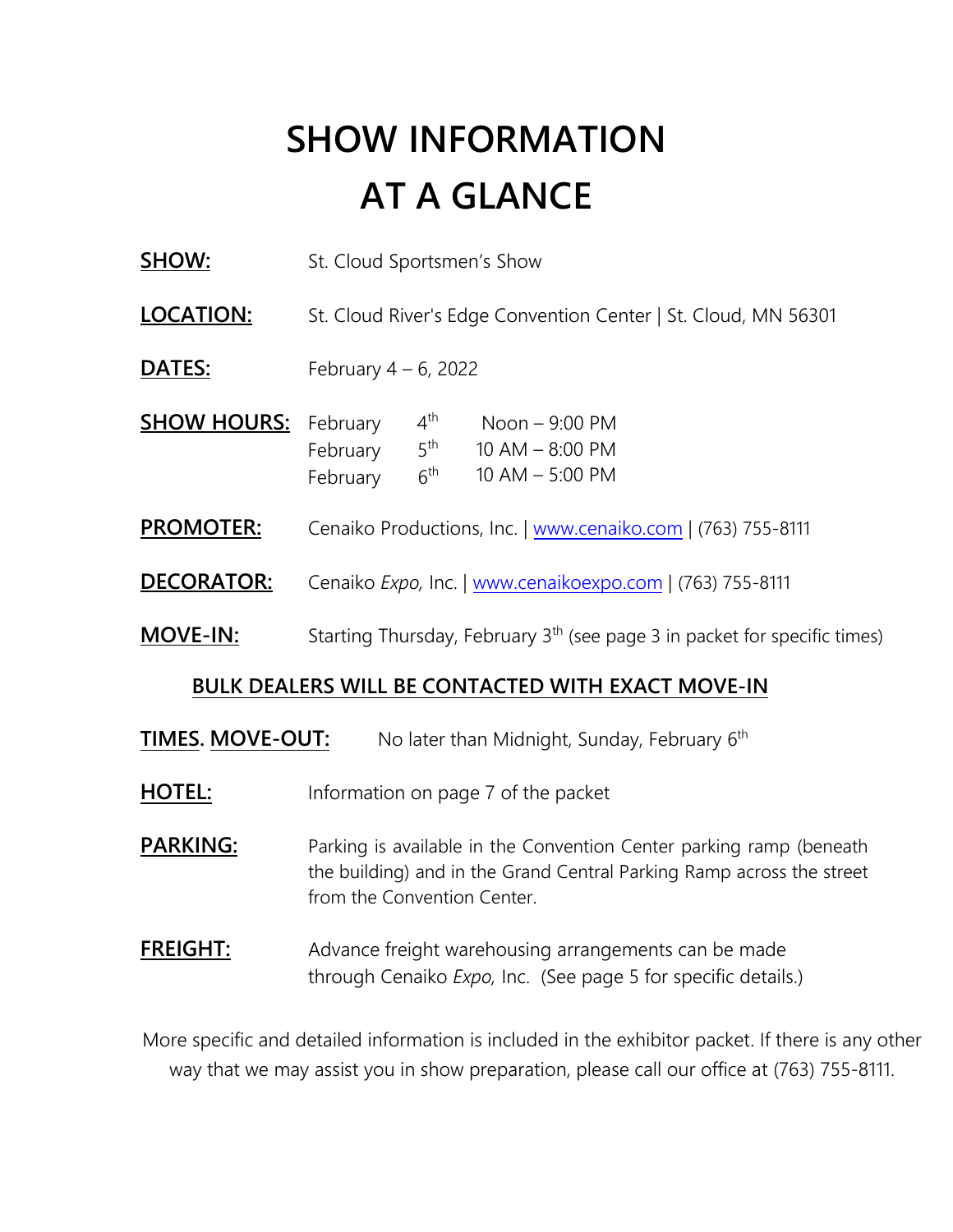9697 EAST RiVER RD. • MiNNEAPOLiS, MN 55433 • (763) 755-8111 • **info@cenaiko.com**

*Welcome*

*to the*

*34th Annual*



FEBRUARY 4 - 6, 2022

We are excited to have you participating in the 34th Annual ST. CLOUD SPORTSMEN'S SHOW at the **River's Edge Convention Center** and wish you success during the Show.

 This Exhibitor Information Kit has been prepared for your benefit. We have attempted to answer any questions you, as an exhibitor, may have regarding the show. We ask that you or the individual in charge of your booth review all of the enclosed information. If you should have any questions, please feel free to contact one of our staff at 763-755-8111.

> *presented by - CENAIKO PRODUCTIONS, INC. 763-755-8111 www.cenaiko.com*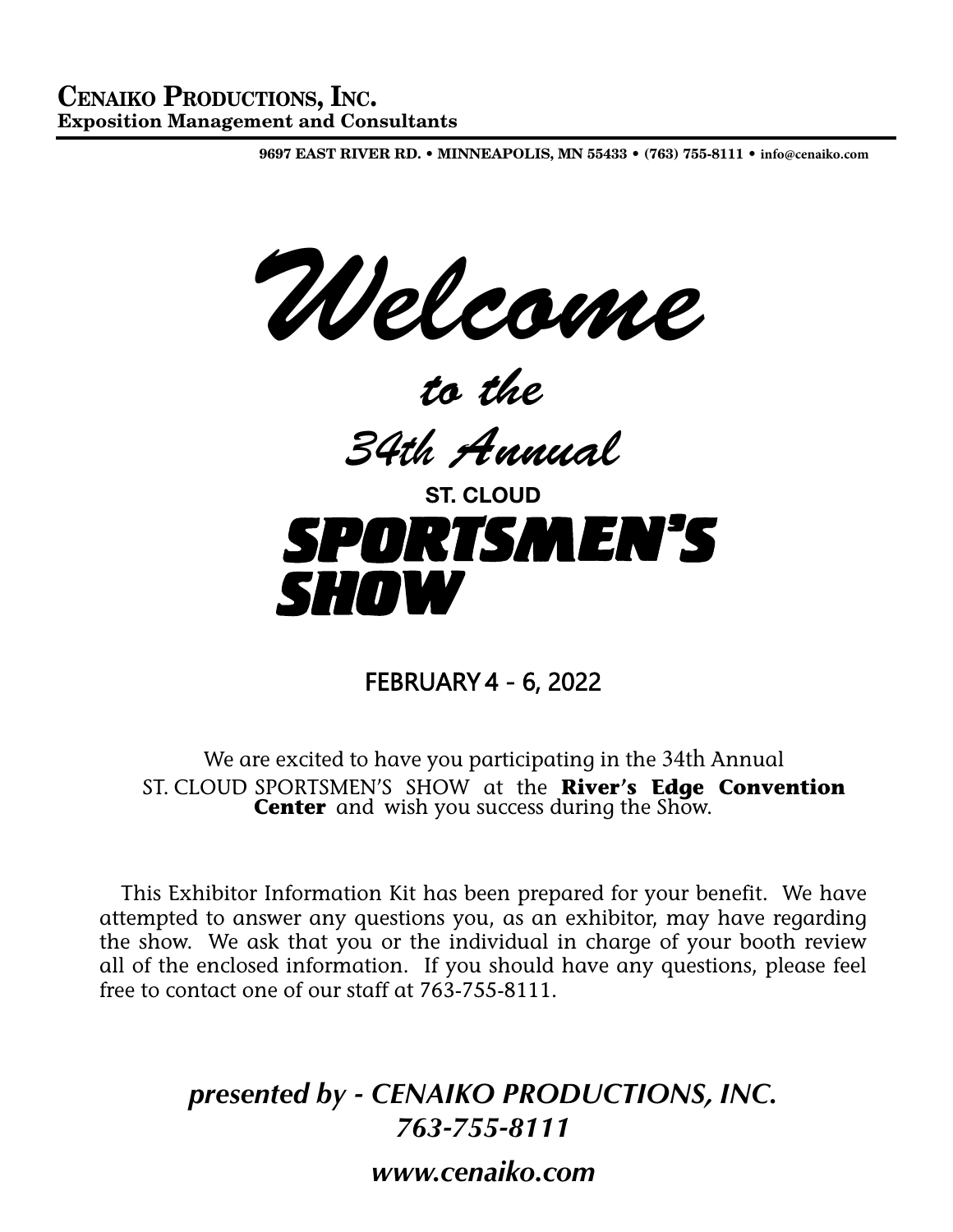# **ST. CLOUD SPORTSMEN'S SHOW**

# **FEBRUARY 4 - 6, 2022**

#### **SHOW LOCATION:**

St. Cloud River's Edge Convention Center 10 4<sup>th</sup> Avenue South St. Cloud, MN 56301 <http://www.stcloudriversedgeconventioncenter.com/>

#### **SHOW OFFICE:**

The Show Office is located in the River's Edge Lobby.

**PLEASE NOTE:** Exhibitor check-in is required and booth space must be paid in full prior to booth set-up.

#### **SHOW DATES:**

| Friday   | February 4 <sup>th</sup> | 12 Noon - 9:00 PM  |
|----------|--------------------------|--------------------|
| Saturday | February 5 <sup>th</sup> | 10:00 AM - 8:00 PM |
| Sunday   | February 6 <sup>th</sup> | 10:00 AM - 5:00 PM |

## **\*REMINDER TO EXHIBITORS: ALL BOOTHS MUST BE STAFFED DURING THE ABOVE HOURS THE ENTIRE DURATION OF THE SHOW.\***

#### **PARKING:**

Street West, as well as at River's Edge West Parking Ramp located at 25 5th Avenue North2 Parking for River's Edge Convention Center is available in the parking ramp located underneath the building (River's Edge East Parking Ramp). There are also metered parking stalls in the Mississippi Parking Lot located south of the Convention Center off of 4th Avenue. Additionally there are parking stalls in the Convention Center Parking Lot located west of the Convention Center on the corner of St. Germain Street and 5th Avenue. Ramp parking is also available in the Grand Central Parking Ramp located at 400 St. Germain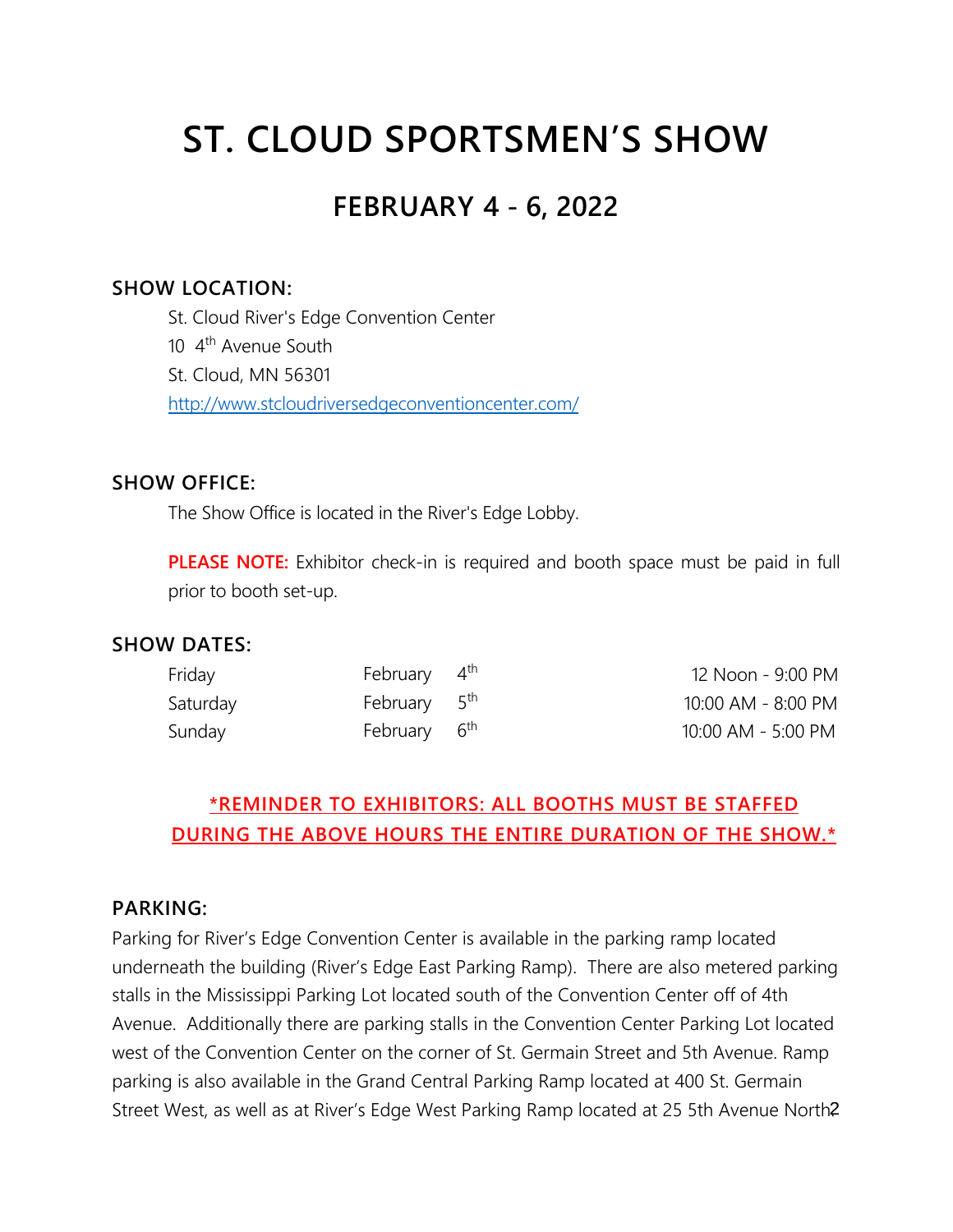#### **EXHIBITOR MOVE-IN:**

Following is a schedule of exhibitor move-in times for the show. Please adhere to this schedule.

### **\*\*ALL BULK DEALERS WILL BE NOTIFIED WITH EXACT MOVE-IN TIMES\*\***

| <b>BULK DEALERS:</b>  | Thursday - February 3rd | $9:00$ AM - 8:00 PM |
|-----------------------|-------------------------|---------------------|
| <b>BOOTH MOVE-IN:</b> | Thursday - February 4th | 12:00 PM - 8:00 PM  |
|                       | Friday - February 5th   | 8:00 AM - 10:00 AM  |

# **ALL EXHIBITS MUST BE COMPLETED BY 10:00 AM ON FRIDAY, FEBRUARY 4th SO THAT THE AISLES CAN BE CARPETED.**

## **DOORS OPEN TO THE GENERAL PUBLIC AT 12 NOON ON FRIDAY, FEBRUARY 4TH.**

#### **EXHIBITOR MOVE-OUT:**

#### **REMOVAL OF EXHIBITS MAY NOT BEGIN BEFORE 5:00 PM, ON CLOSING SUNDAY.**

As a courtesy to our customers who have paid to see the Show late Sunday afternoon, we feel they are entitled to see the entire show. Therefore, we must insist that no literature or exhibit material be removed from your booth or that you start dismantling your booth prior to the closing of the Show, Sunday at 5:00 PM. Failure to comply with this policy will result in cancellation of any future contracts.

#### **ALL EXHIBITS MUST BE COMPLETELY REMOVED BY MIDNIGHT SUNDAY, FEBRUARY 6th**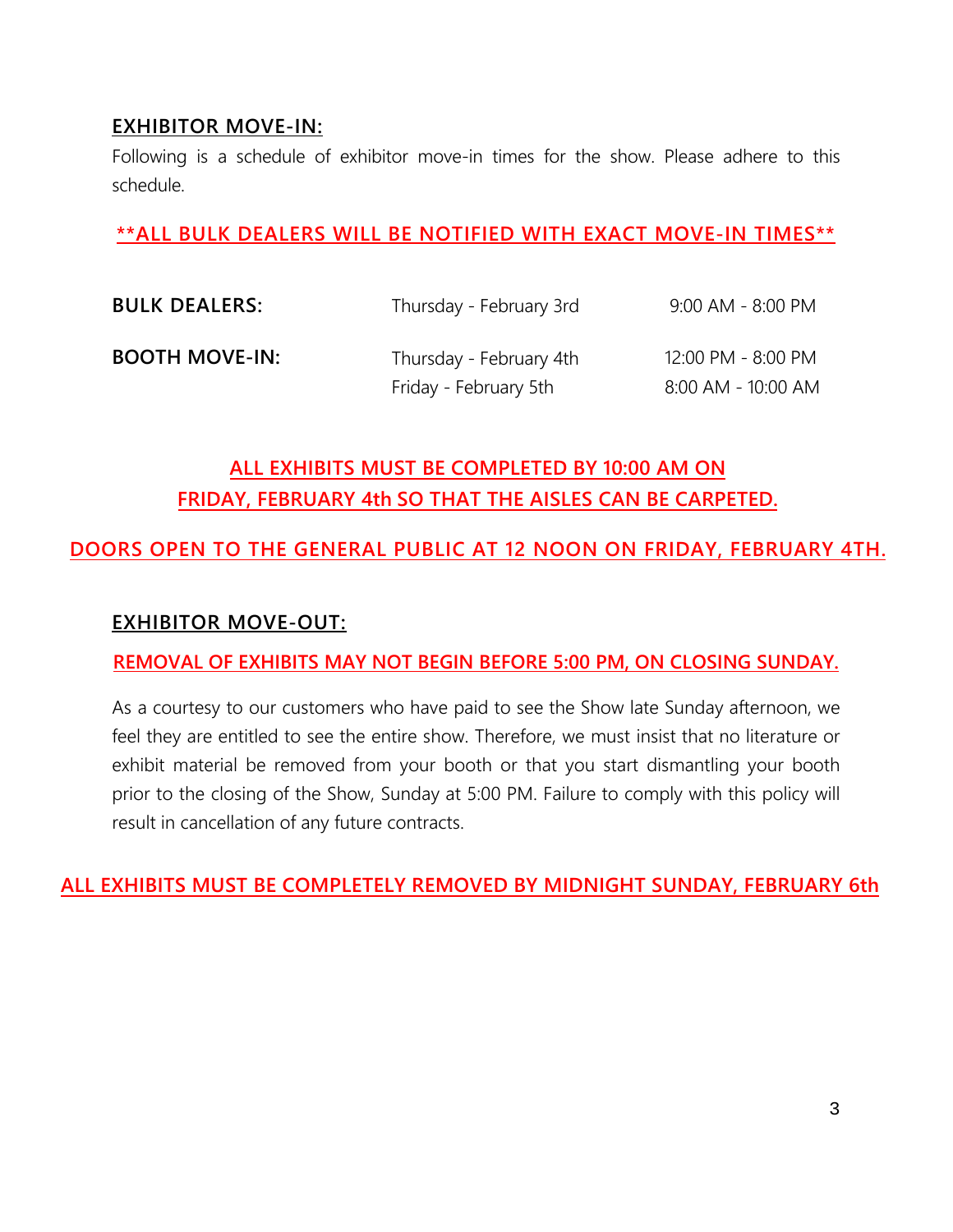## **BOOTH CONSTRUCTION:**

Cenaiko Productions will provide 8-foot high backwall curtains (except Bulk Dealers), 3-foot high sidewall curtains and an exhibitor identification sign, at no extra cost to the exhibitor. The exhibit may extend 4 feet from the rear wall at the 8-foot height but further extension must be limited to a 3-foot height. Exhibitors must drape the back of any unsightly structures at their own expense.

Booth specification rules **must** be followed. If your booth does not comply with these specifications, please re-design your booth before coming to the show to avoid problems. No obstructions will be allowed past the 3-foot height. Please be courteous to your neighbor.

#### **DECORATIONS:**

All decorations including draping, skirting, etc. must be flameproof to comply with the fire department regulations. The Fire Marshal will be checking all booths. All tables must be professionally skirted. Equipment ordered through *Cenaiko Expo, Inc.* complies with all regulations.

Signs, banners, etc. may not be fastened in any way to our pipe and drape or any Convention Center property including doors, walls, glass, columns, painted surfaces, or fabric walls.

# **PLEASE NOTE: THE CONVENTION CENTER IS BY LAW A NON-SMOKING FACILITY. THIS POLICY WILL BE STRICTLY ENFORCED.**

## **BOOTH EQUIPMENT & DISPLAY MATERIALS:**

Tables, chairs, skirting, carpeting, etc. may be obtained through Cenaiko *Expo*, Inc. An order form has been included. Please note the considerable savings to you by ordering in advance rather than at the show site. Mail order forms and payment directly to *Cenaiko Expo, Inc*. forms without payment will not be accepted. Be sure to add 7.625% City and State Sales Tax to your order.

## **DEADLINE FOR ADVANCED PRICING IS JANUARY 25th, 2022.**

Please visit the show office (located in the River's Edge lobby) with any questions or last minute details you may have.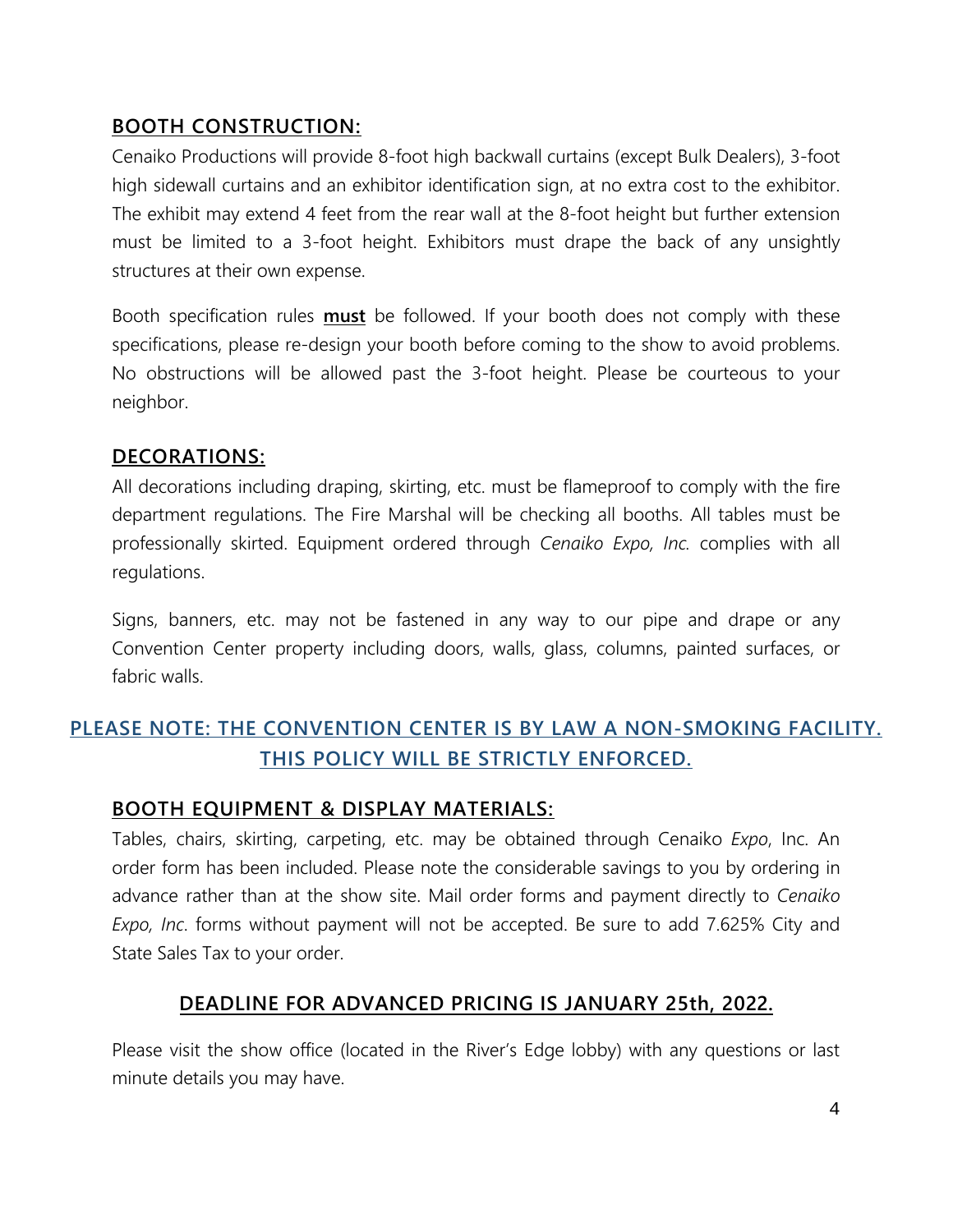## **GASOLINE AND PROPANE TANKS:**

Remove propane tanks from all units to be exhibited. Permanently installed propane tanks on motor homes must be completely empty. Locked gas caps must be on all gas tanks and battery cables must be disconnected. The Fire Marshal will be checking on these.

## **NOTICE TO ALL MARINE AND RECREATIONAL VEHICLE DEALERS:**

The 2022 St. Cloud Sportsmen's Show is one of the Midwest's finest showcases for sporting and recreational products. Therefore, we request that all dealers show **NEW 2022 and 2021 YEAR** models only. Non-Franchise products are prohibited from sales or display. Advertising or promotion of such products is also prohibited.

## **FREIGHT-DRAYAGE/HANDLING:**

There is limited storage at the Convention Center. Shipments to the facility should arrive no sooner then two days prior to show opening. Advance freight warehousing arrangements can be made through Cenaiko *Expo,* Inc. they may be reached at 763-755-8111. Also, should you need help moving your freight to and from the show floor, please see the enclosed Material Handling form to arrange for those service(s).

# **THE SHIPPING ADDRESS FOR THE RIVER'S EDGE CONVENTION CENTER IS: 10 4 TH AVENUE SOUTH. ST. CLOUD, MN 56301.**

#### **\*Please label shipments "Attn: Cenaiko Productions, Inc." with your Company Name and Booth Number(S).**

Exhibitors are required to set up and tear down their own booth. However, Cenaiko *Expo,*  Inc. does offer set up & tear down service. If labor service is needed, please contact us at (763) 755-8111 to make arrangements.

#### **INSURANCE:**

It is the sole responsibility of the exhibitor to have your own insurance (SEE CONTRACT). We have special watchmen on duty at all times, but due to increased theft at shows around the country, we cannot guarantee against loss. We suggest you provide a trunk or box equipped with a lock where small or valuable items may be kept safely when you leave the building. Do not leave TV's, DVD'S, laptops or phones unattended.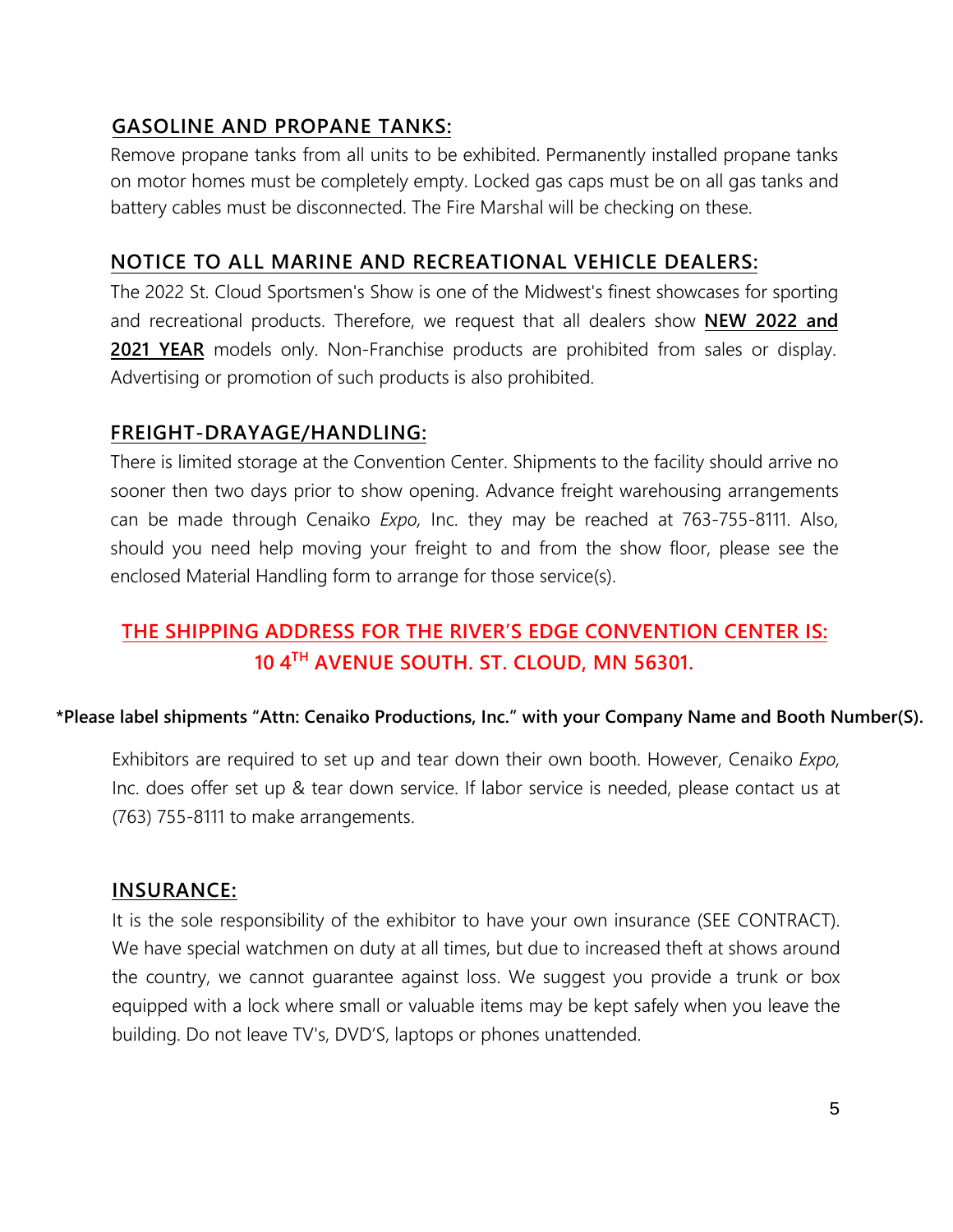## **DRAWING & SHOW RESTRICTIONS:**

Any exhibitor having drawings in their booth must register with the show office as to the nature of the drawing and the prizes offered. They must furnish the show office with the list of winners by 4:00 PM on Sunday February 6, 2022.

Exhibitors may not give away or sell helium-filled balloons, bumper stickers or any selfsticking advertising or promotional material.

No microphones will be permitted without the permission of Cenaiko Productions. Audiovisual equipment may not be operated in a manner that will disturb other exhibitors. Any disagreements regarding this matter will be dealt with at the sole discretion of Cenaiko **Productions** 

Literature and other promotional items may only be distributed from the confines of the exhibition booth. Cenaiko Productions specially prohibits the distribution of any publication or periodical in the Convention Center or registration areas without written consent.

#### **ELECTRICAL SERVICE:**

Electrical service may be obtained from the St. Cloud River's Edge Convention Center. Enclosed is an electrical form, which should be completed and emailed to [Dianne.Koch@ci.stcloud.mn.us](mailto:Dianne.Koch@ci.stcloud.mn.us) or faxed to River's Edge 320-255-9863 with cover letter enclosing payment information.

#### **TELEPHONE SERVICE:**

Local and Long Distance phone service is available for Exhibitors through the St. Cloud Convention Center. To arrange for service, complete the enclosed form and email to [Dianne.Koch@ci.stcloud.mn.us](mailto:Dianne.Koch@ci.stcloud.mn.us) or fax to River's Edge 320-255-9863 with cover letter enclosing payment information.

# **PLEASE NOTE: A 20% SURCHARGE WILL BE APPLIED TO ALL ORDERS NOT RECEIVED 10 DAYS PRIOR TO THE SHOW OR ORDERS RECEIVED WITHOUT FULL PAYMENT.**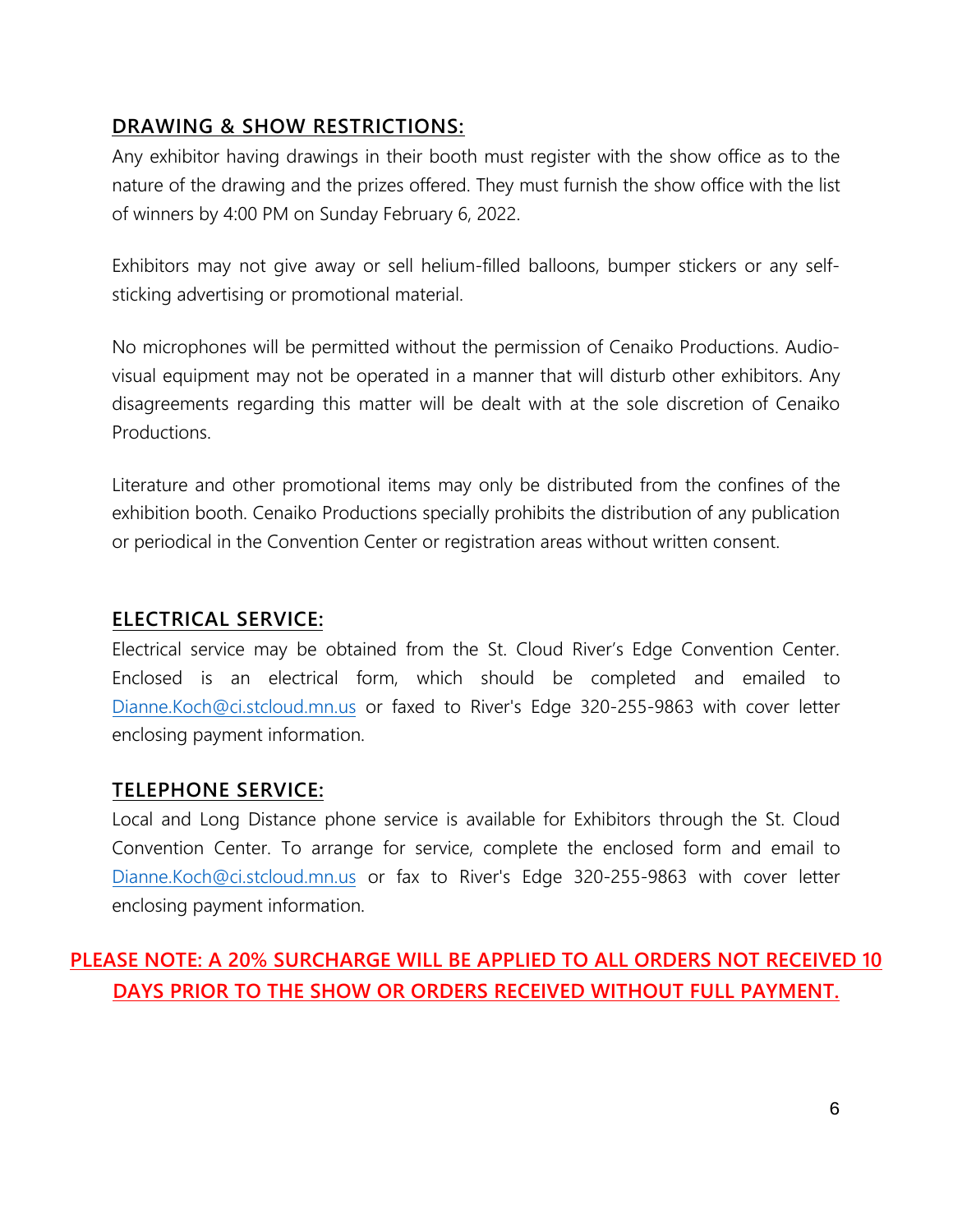### **HOTEL ACCOMMODATIONS:**

The following hotel will be offering discounted accommodations to Exhibitors:

**BEST WESTERN KELLY INN** 100 - 4<sup>th</sup> Avenue South St. Cloud, MN 56301 (P): 320-253-0606

Rates: \$99.00 - All Rooms

## **RESERVATION DEADLINE JANUARY 17, 2022**

### **GRANDSTAY SUITES**

213 – 6<sup>th</sup> Avenue South St. Cloud, MN 56301 (P): 320-251-5400

Rates: \$129.00 - 1 Bedroom Suite

**RESERVATION DEADLINE JANUARY 4th, 2022**

In order to receive the Sport Show discounted rates when calling for reservations, you must identify your affiliation with the St. Cloud Sportsmen's Show. Rates cannot be changed at check-in or checkout times for guests who fail to identify their affiliation with the Show when making their reservation.

Reservation requests received after the cut-off dates will be accepted on a space and rate availability basis. Guests arriving after 6:00 PM will require a guarantee by credit card.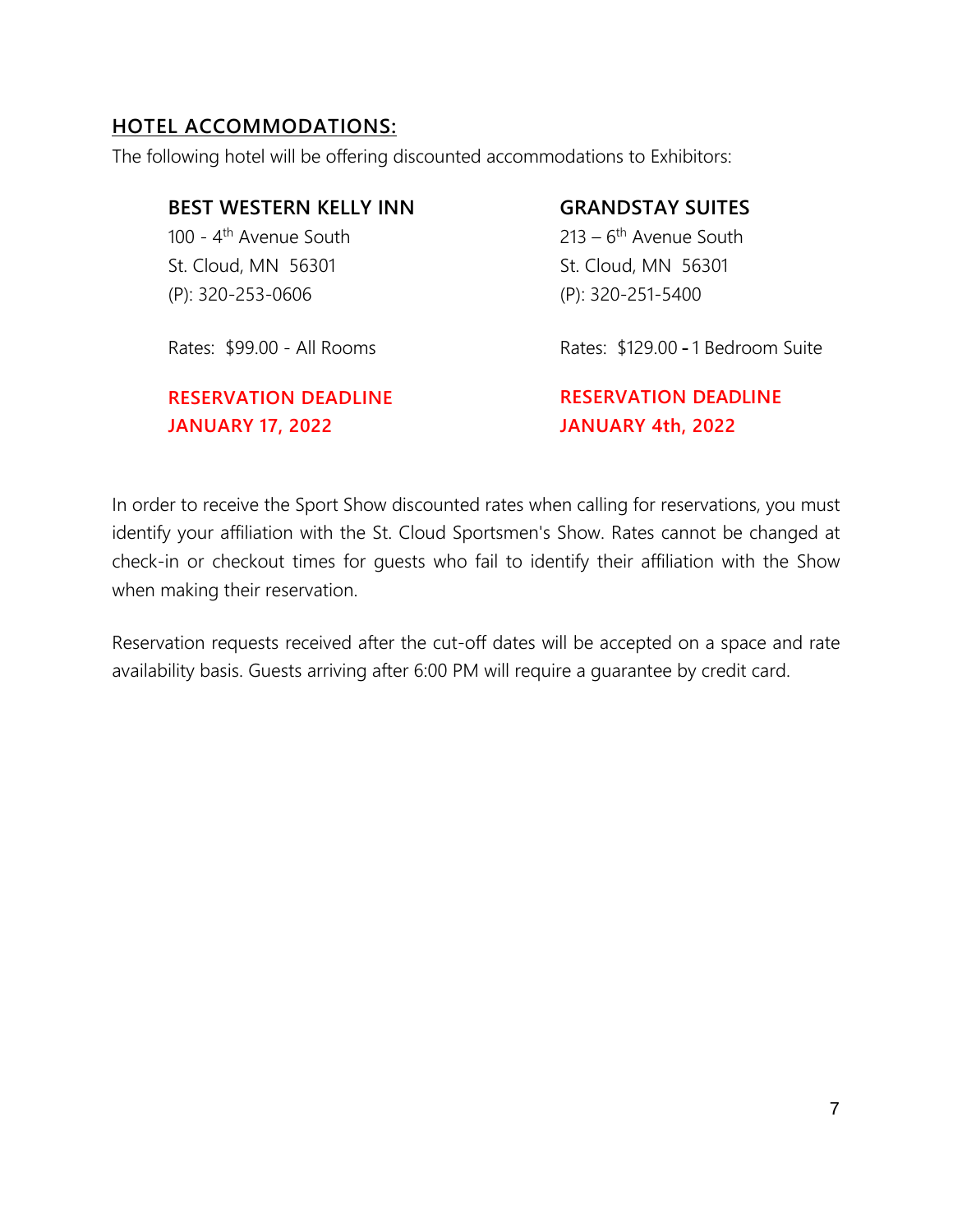### **EXHIBITOR CREDENTIALS:**

Exhibitor credentials and passes will be available for pick up at the when exhibitors check in prior to set-up. The Show Office is located in the lobby of the River's Edge Convention Center.

# **NO EXHIBITOR CREDENTIALS AND/OR PASSES WILL BE RELEASED TO ANY EXHIBITOR UNLESS BOOTH SPACE HAS BEEN PAID IN FULL AND THE OPERATORS CERTIFICATE OF COMPLIANCE (ST-19) FORM HAS BEEN COMPLETED.**

Exhibitor Passes will be distributed as follows:

|                     | <b>Booth</b>  | 4 Exhibitor Passes                     |
|---------------------|---------------|----------------------------------------|
| 2                   | <b>Booths</b> | 6 Exhibitor Passes                     |
| <b>Bulk Dealers</b> |               | Passes will be allocated on booth size |

The Exhibitor Pass is presented to the ticket taker upon entering the Show each day. The ticket taker will punch the pass and return the pass to the exhibitor. The pass can only be punched once per day so if you wish to leave the premises and return the same day, it will be necessary to have your hand stamped as you leave. Each booth attendant will be required to have his or her own Exhibitor Pass for admission to the Show. Exhibitor Passes will allow exhibitors to enter the Show one-hour before general admission.

It is the responsibility of the exhibitor to distribute Exhibitor Passes to booth attendants or make arrangements to have tickets left at the Will Call desk. If attendants forget or lose their passes, they must enter the Show at the public gate and pay the regular admission price.

## **ABSOLUTELY NO REFUNDS.**

# **THE "WILL CALL" DESK WILL BE LOCATED AT THE MAIN ENTERANCE IN THE CONVENTION CENTER HALLWAY**

## **ADVANCE ADMISSION OR ONE DAY EXHIBITOR ADMISSION:**

8 Regular \$7.00 tickets or exhibitor one-day tickets may be purchased in the Show Office for \$5.00 per ticket. One-day exhibitor tickets allow your workers to enter the premises one-hour prior to the opening of the Show. In case you have more booth attendants than your allotted exhibitor passes, your one-day exhibitor tickets will provide a one-time admission. These tickets are good any day of the Show. Use these for your preferred customers, associates, prospects, friends and family members. GOOD FOR SHOW HOURS ONLY.